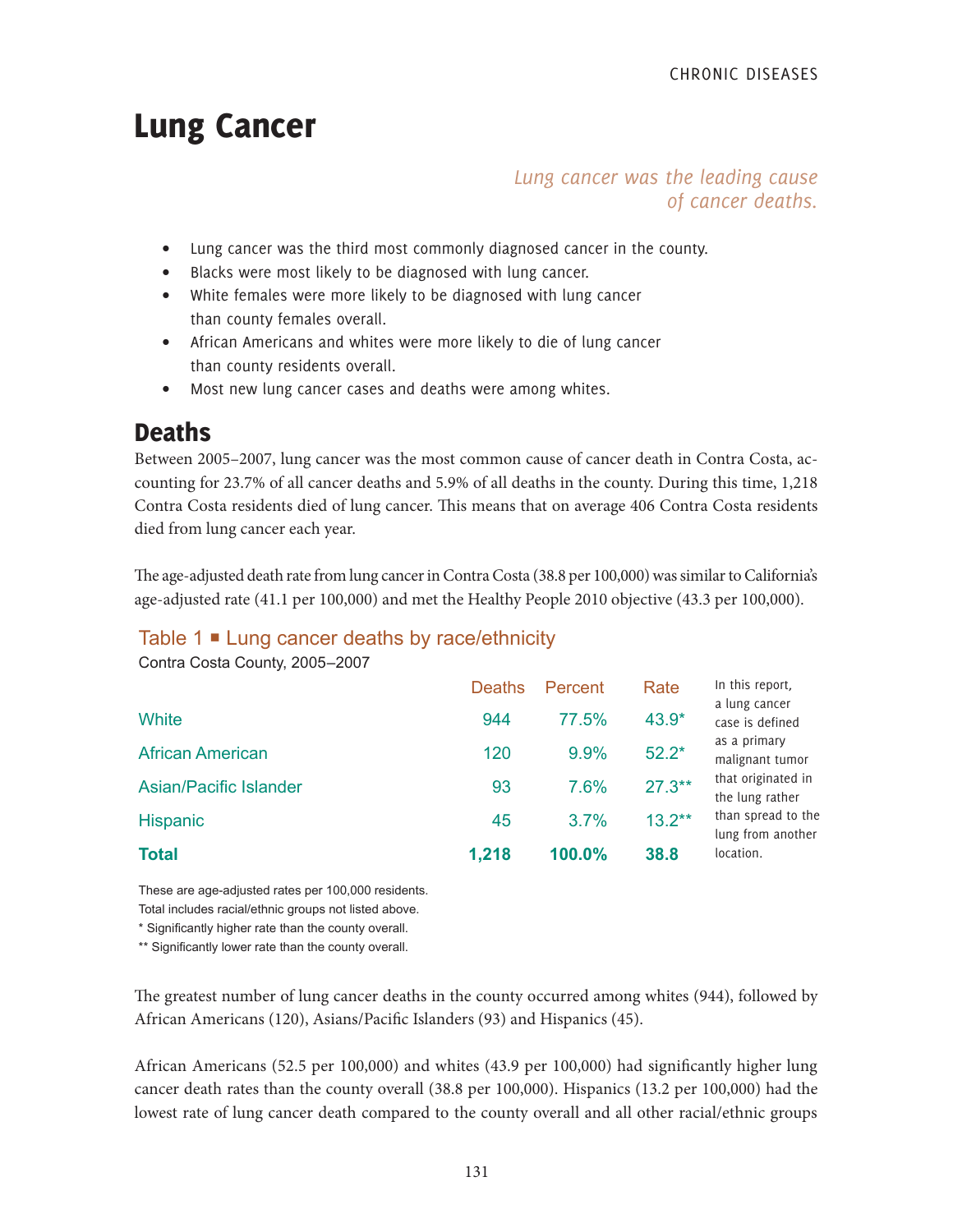listed in the table. Asians/Pacific Islanders (27.3 per 100,000) had a significantly lower lung cancer death rate than the county overall.

### Table  $2 \blacksquare$  Male lung cancer deaths

Contra Costa County, 2005–2007

| <b>Total</b>                  | 586           | $100.0\%$ | 43.8      |
|-------------------------------|---------------|-----------|-----------|
| <b>Hispanic</b>               | 28            | 4.8%      | $18.6***$ |
| <b>Asian/Pacific Islander</b> | 49            | 8.4%      | 32.7      |
| <b>African American</b>       | 63            | 10.8%     | 64.3      |
| White                         | 438           | 74.7%     | 48.2      |
|                               | <b>Deaths</b> | Percent   | Rate      |

These are age-adjusted rates per 100,000 male residents. Total includes racial/ethnic groups not listed above.

\*\* Significantly lower rate than county males overall.

Slightly more than half the number of the deaths from lung cancer (51.9%) occurred among females (632), yet males (43.8 per 100,000) had a higher rate of lung cancer death than females (35.5 per 100,000).

Among males, Hispanics (18.6 per 100,000) had a lower lung cancer death rate than county males overall (43.8 per 100,000). Among females, Asians/Pacific Islanders (23.3 per 100,000) had a lower rate of lung cancer death than county females overall (35.5 per 100,000).

### Table 3 **■** Female lung cancer deaths

Contra Costa County, 2005–2007

| <b>Total</b>                  | 632           | 100.0%  | 35.5      |
|-------------------------------|---------------|---------|-----------|
| <b>Hispanic</b>               | 17            | 2.7%    | <b>NA</b> |
| <b>Asian/Pacific Islander</b> | 44            | $7.0\%$ | $23.3**$  |
| <b>African American</b>       | 57            | $9.0\%$ | 43.4      |
| <b>White</b>                  | 506           | 80.1%   | 41.5      |
|                               | <b>Deaths</b> | Percent | Rate      |

These are age-adjusted rates per 100,000 female residents.

Total includes racial/ethnic groups not listed above.

\*\* Significantly lower rate than county females overall.

The highest number of deaths from lung cancer occurred among residents of Walnut Creek (175), Concord (156), Richmond (126)and Antioch (122).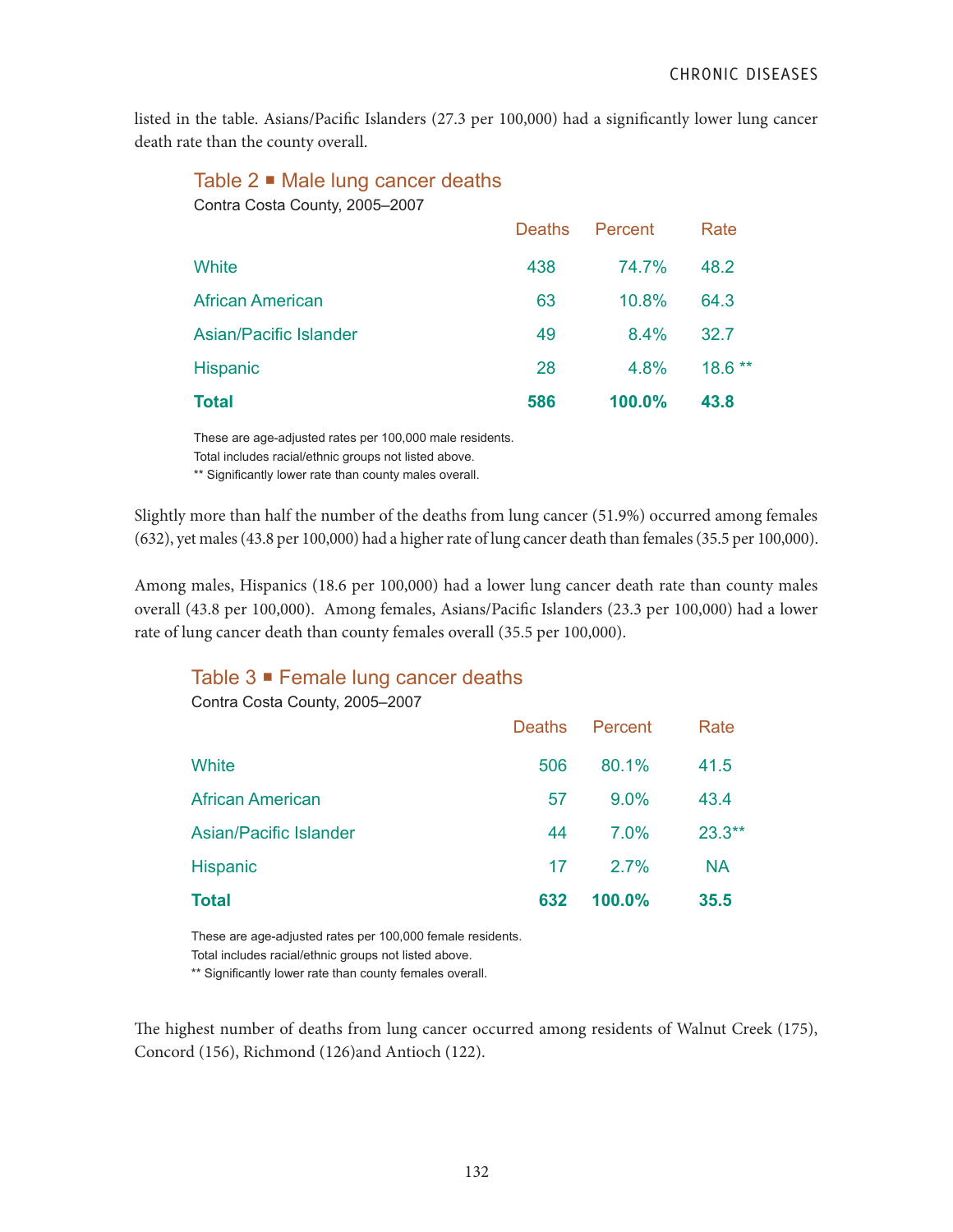Two cities had significantly higher lung cancer death rates than the county overall (38.8 per 100,000): San Pablo (73.2 per 100,000) and Antioch (57.1 per 100,000). El Cerrito had a significantly lower lung cancer death rate (25.1 per 100,000) than the county overall.

| <b>Contra Costa</b>                                          | 1,218         | 100.0%  | 38.8      |
|--------------------------------------------------------------|---------------|---------|-----------|
| <b>Bay Point</b>                                             | 13            | 1.1%    | <b>NA</b> |
| <b>Pinole</b>                                                | 20            | 1.6%    | 28.8      |
| <b>Hercules</b>                                              | 25            | 2.1%    | 39.3      |
| <b>El Cerrito</b>                                            | 29            | 2.4%    | $25.1***$ |
| Oakley                                                       | 34            | 2.8%    | 60.4      |
| <b>Brentwood</b>                                             | 39            | 3.2%    | 33.6      |
| <b>Pleasant Hill</b>                                         | 47            | 3.9%    | 40.6      |
| <b>San Pablo</b>                                             | 49            | 4.0%    | $73.2*$   |
| <b>Martinez</b>                                              | 50            | 4.1%    | 43.7      |
| Pittsburg                                                    | 70            | 5.7%    | 49.1      |
| <b>Antioch</b>                                               | 122           | 10.0%   | $57.1*$   |
| <b>Richmond</b>                                              | 126           | 10.3%   | 46.2      |
| Concord                                                      | 156           | 12.8%   | 44.5      |
| <b>Walnut Creek</b>                                          | 175           | 14.4%   | 42.6      |
|                                                              | <b>Deaths</b> | Percent | Rate      |
| Contra Costa County, 2005-2007                               |               |         |           |
| Table 4 $\blacksquare$ Lung cancer deaths by selected cities |               |         |           |

These are age-adjusted rates per 100,000 residents.

Contra Costa total includes cities not listed above.

\* Significantly higher rate than the county overall.

\*\* Significantly lower rate than the county overall.

# New Cases

To understand the impact of lung cancer on the community's health it is important to assess both lung cancer diagnoses and deaths. Information about lung cancer deaths indicates the ultimate toll this disease takes on people's lives, but more people develop lung cancer than die from it. Information about new lung cancer cases provides a sense of how much and among whom the disease is being diagnosed and can highlight the need for prevention, screening and treatment programs.

Between 2003–2007, 2,704 new cases of invasive lung cancer were diagnosed in Contra Costa—an average of 541 new cases per year. Lung cancer was the third most frequently diagnosed cancer in the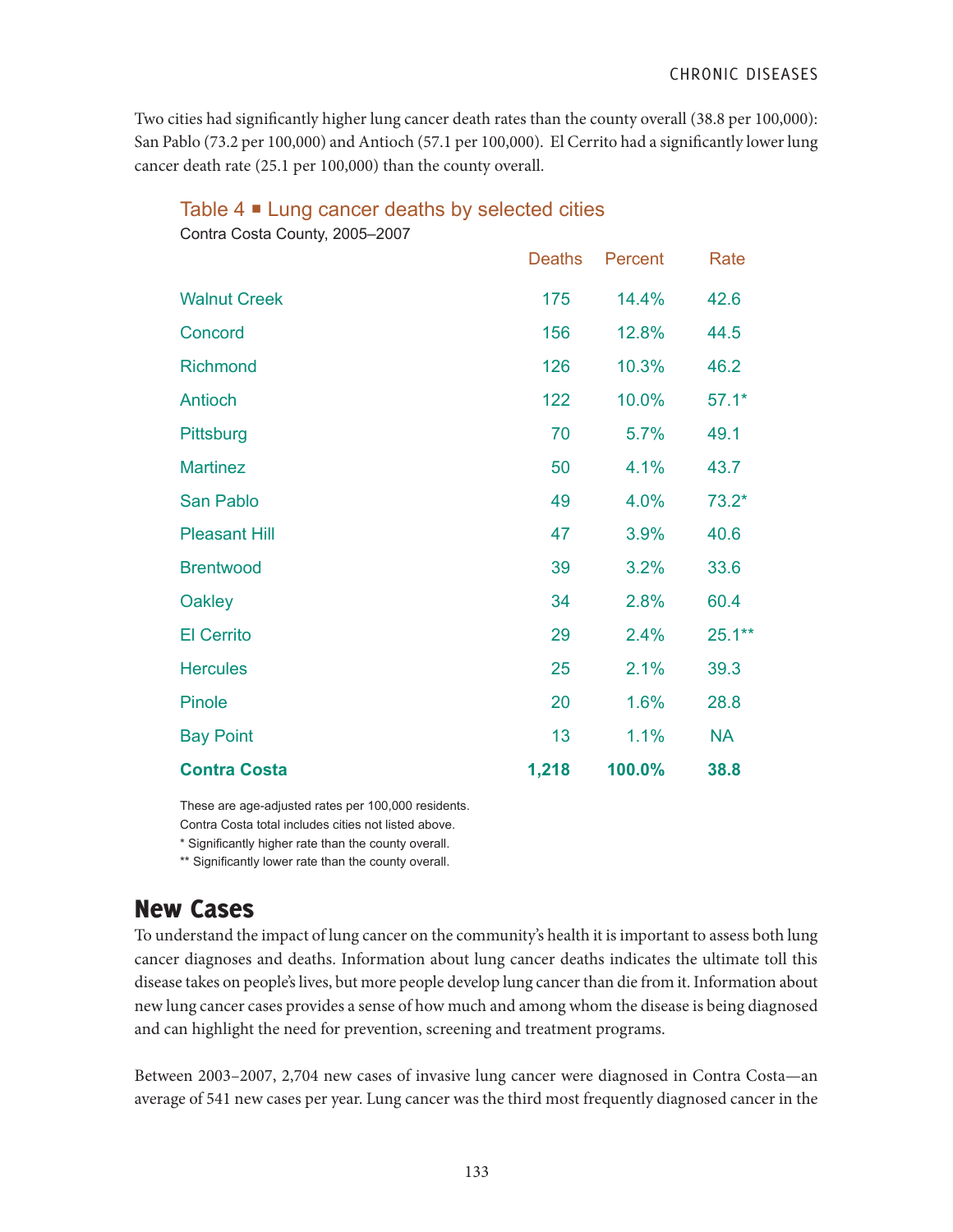county, representing 11.7% of all new invasive cancer cases. The age-adjusted rate of new lung cancer cases for this period was similar in Contra Costa (55.1 per 100,000) and California (53.7 per 100,000).

Slightly more than half of all new lung cancer cases in the county were among females (53.1%). Males experienced a significantly higher rate (59.7 per 100,000) of new lung cancer cases compared to females (52.6 per 100,000).

| <b>Females</b> | 1,436 | 53.1%  | 52.6    | tissue where it<br>developed to<br>surrounding, |
|----------------|-------|--------|---------|-------------------------------------------------|
| <b>Males</b>   | 1,268 | 46.9%  | $59.7*$ | healthy tissue.                                 |
| <b>Total</b>   | 2,704 | 100.0% | 55.1    |                                                 |

These are age-adjusted rates per 100,000 residents.

\* Significantly higher rate than females.

The greatest number of new invasive lung cancer cases in Contra Costa occurred among whites (2,045) followed by blacks (269), Asians/Pacific Islanders (215) and Hispanics (152). Although whites accounted for most new lung cancer cases, blacks had the highest rate of new cases (70.7 per 100,000); significantly higher than the county overall (55.1 per 100,000) and the other racial/ethnic groups listed in the table. Asians/Pacific Islanders (36.9 per 100,000) and Hispanics (32.3 per 100,000) had significantly lower rates than the county overall.

### Table  $6 \blacksquare$  New invasive lung cancer cases by race/ethnicity

|                        | Cases | Percent | Rate     |  |
|------------------------|-------|---------|----------|--|
| White                  | 2,045 | 75.6%   | 59.2     |  |
| <b>Black</b>           | 269   | 9.9%    | $70.7*$  |  |
| Asian/Pacific Islander | 215   | 8.0%    | $36.9**$ |  |
| <b>Hispanic</b>        | 152   | 5.6%    | $32.3**$ |  |
| <b>Total</b>           | 2,704 | 100.0%  | 55.1     |  |

Contra Costa County, 2003–2007

These are age-adjusted rates per 100,000 residents. Total includes racial/ethnic groups not listed above.

\* Significantly higher rate than the county overall.

\*\* Significantly lower rate than the county overall.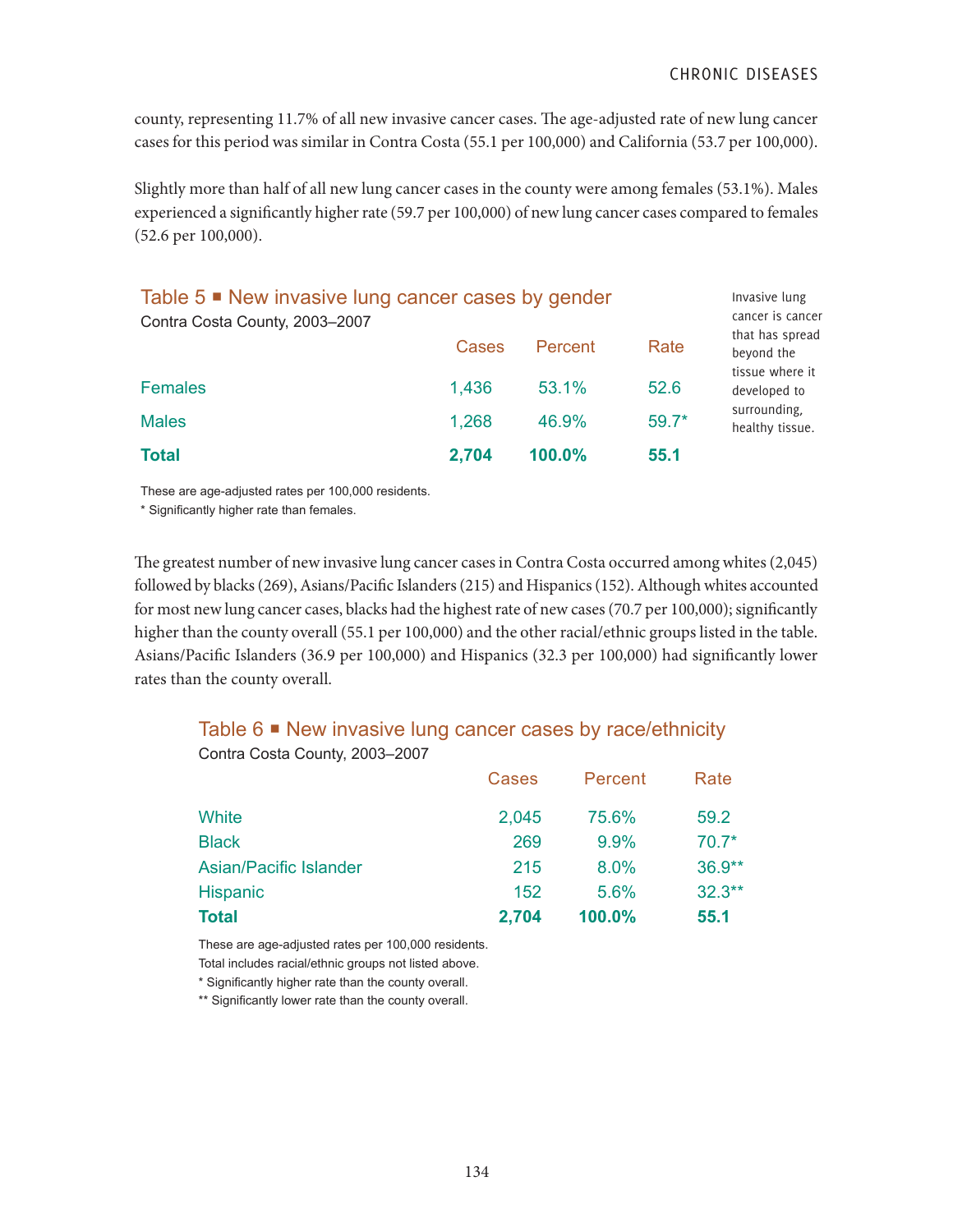The greatest number of new invasive male lung cancer cases in Contra Costa occurred among white males (924), followed by black (135), Asian/Pacific Islander (110) and Hispanic (85) males. Although white males accounted for most new male lung cancer cases, black males had the highest rate of new male cases (83.9 per 100,000); significantly higher than men in the county overall (59.7 per 100,000) and all other racial/ethnic groups listed in the table. Asian/Pacific Islander (45.7 per 100,000) and Hispanic (43.4 per 100,000) males had lower rates of new lung cancer cases than males in the county overall.

### Table 7 **•** New invasive male lung cancer cases by race/ethnicity Contra Costa County, 2003–2007

| <b>Total</b>           | 1,268 | 100.0%  | 59.7      |
|------------------------|-------|---------|-----------|
| Hispanic               | 85    | 6.7%    | $43.4***$ |
| Asian/Pacific Islander | 110   | 8.7%    | $45.7**$  |
| <b>Black</b>           | 135   | 10.6%   | $83.9*$   |
| White                  | 924   | 72.9%   | 61.0      |
|                        | Cases | Percent | Rate      |

These are age-adjusted rates per 100,000 male residents.

Total includes males in racial/ethnic groups not listed above.

\* Significantly higher rate than county males overall.

\*\* Significantly lower rate than county males overall.

The greatest number of new invasive female lung cancer cases in Contra Costa occurred among white females (1,121) followed by black (134), Asian/Pacific Islander (105) and Hispanic (67) females. White females had a higher rate of new cases (58.9 per 100,000) than females in the county overall (52.6 per 100,000). Asian/Pacific Islander (31.1 per 100,000) and Hispanic (25.0 per 100,000) females had lower rates of new lung cancer cases than females in the county overall. *(Note: Although the rate for black females appears higher than that for Contra Costa females overall, due to small numbers it was not statistically significantly higher.)*

### Table 8 ■ New invasive female lung cancer cases by race/ethnicity

Contra Costa County, 2003–2007

| <b>Total</b>                  | 1,436 | 100.0%        | 52.6      |
|-------------------------------|-------|---------------|-----------|
| <b>Hispanic</b>               | 67    | 4.7%          | $25.0**$  |
| <b>Asian/Pacific Islander</b> | 105   | 7.3%          | $31.1***$ |
| <b>Black</b>                  | 134   | 9.3%          | 61.4      |
| White                         | 1,121 | 78.1%         | 58.9*     |
|                               |       | Cases Percent | Rate      |

These are age-adjusted rates per 100,000 female residents.

Total includes females in racial/ethnic groups not listed above.

\*Significantly higher rate than county females overall.

\*\* Significantly lower rate than county females overall.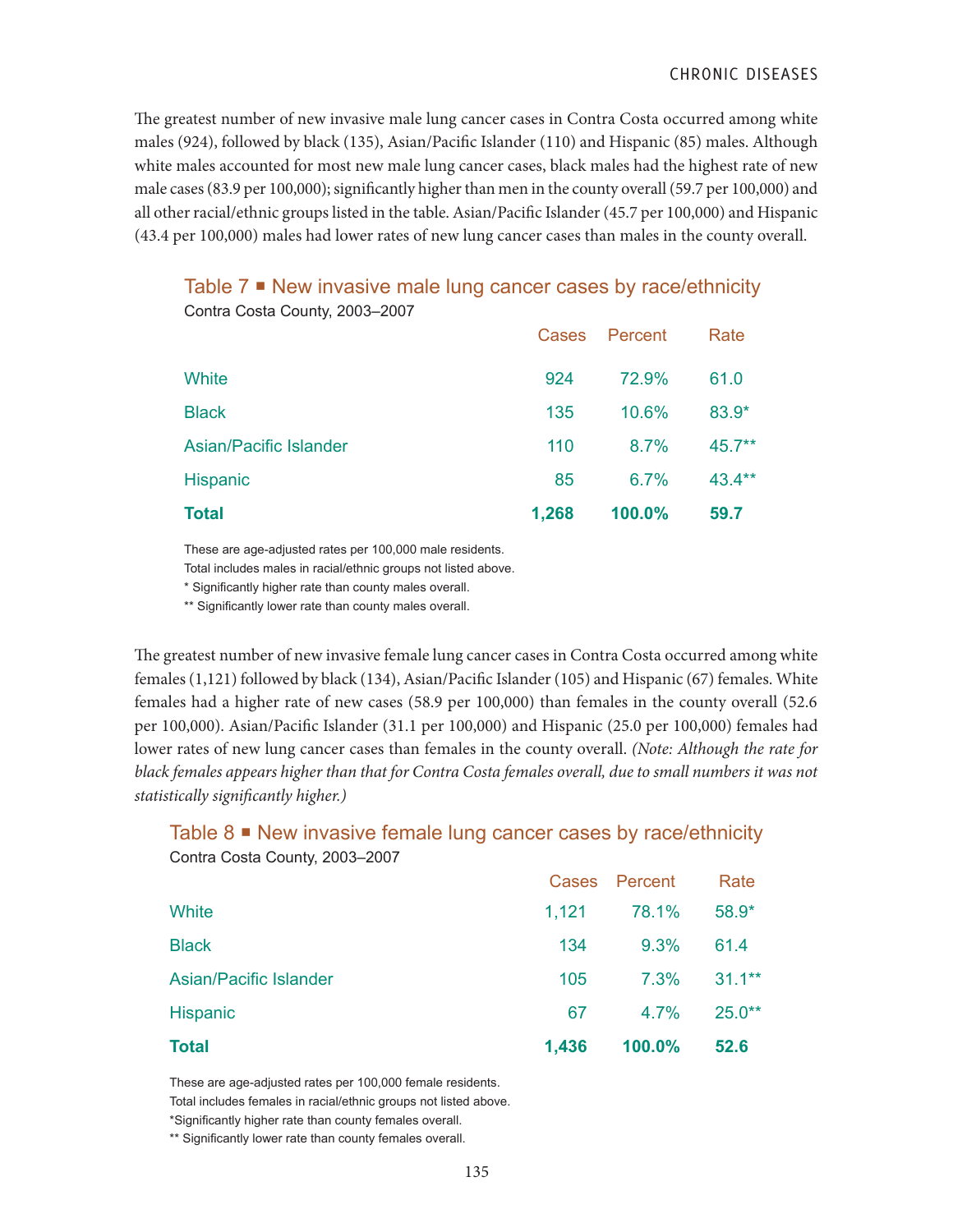#### **What is lung cancer?**

According to the National Cancer Institute, lung cancer is "cancer that forms in the tissues of the lung, usually in the cells lining the air passages. The two main types are small cell lung cancer and non-small cell lung cancer. These types are diagnosed based on how cells look under a microscope."1 In this report, the term "lung cancer" refers to cancer of the lung and bronchus.

### **Why is it important?**

Lung cancer is the leading cause of cancer death for both males and females in Contra Costa<sup>2</sup> and California.3 It is also the second most commonly diagnosed cancer among males and females in the county and the state.4

### **Who is most impacted?**

In Contra Costa, males are more likely to be diagnosed with and die from lung cancer than females.<sup>2,4</sup> Locally, black males are most likely to be diagnosed with the disease among males and white females are more likely to be diagnosed than females overall.<sup>4</sup> African American and white residents in the county are more likely to die from lung cancer than county residents overall.<sup>2</sup> Nationally black males are most likely to die from lung cancer among males, and white females are most likely to die from the disease among females.<sup>5</sup>

Smoking tobacco is the most important risk factor for lung cancer.<sup>6,7</sup> Approximately 85% of lung cancer deaths are caused by smoking.<sup>8</sup> Compared to people who have never smoked, the risk of developing lung cancer is 23 times higher in males smokers and 13 times higher in female smokers.<sup>7</sup> Other factors that can increase the likelihood of developing lung cancer include a history of tuberculosis and exposure to environmental hazards including secondhand smoke, air pollution, radon, radiation, asbestos and some metals and organic chemicals.<sup>7</sup> Genetics can also play a role in developing lung cancer, particularly among people who are diagnosed with the disease early in life.<sup>7</sup>

### **What can we do about it?**

Although lung cancer survival has improved during the last 40 years, the five-year survival rate after being diagnosed with lung cancer, all stages combined, is only 16%.<sup>8</sup> Five-year survival increases to 52% if diagnosed early, before the cancer has spread beyond the lungs or bronchus.<sup>8</sup> Unfortunately, there are no generally accepted screening tests for lung cancer, so preventing lung cancer is critical.<sup>9</sup> Quitting smoking can reduce the chance of developing lung cancer dramatically. Fifteen years after quitting, former smokers are only slightly more likely to develop lung cancer compared to people who have never smoked.<sup>8</sup> Encouraging smokers to quit and discouraging others from starting to smoke are important individual-level prevention strategies and can also reduce the risk of lung cancer for others in the community by decreasing exposure to secondhand smoke.<sup>8</sup>

Since the 1988 passage of the *California Tobacco Tax*, rates of smoking and of new lung cancer cases have declined in California.8,10 Much of this success is considered to be the result of California's tobacco control efforts, which focus on social norm change to create an environment in which tobacco is "less desirable, less acceptable and less accessible."8,10 Despite this progress, there were approximately 3.6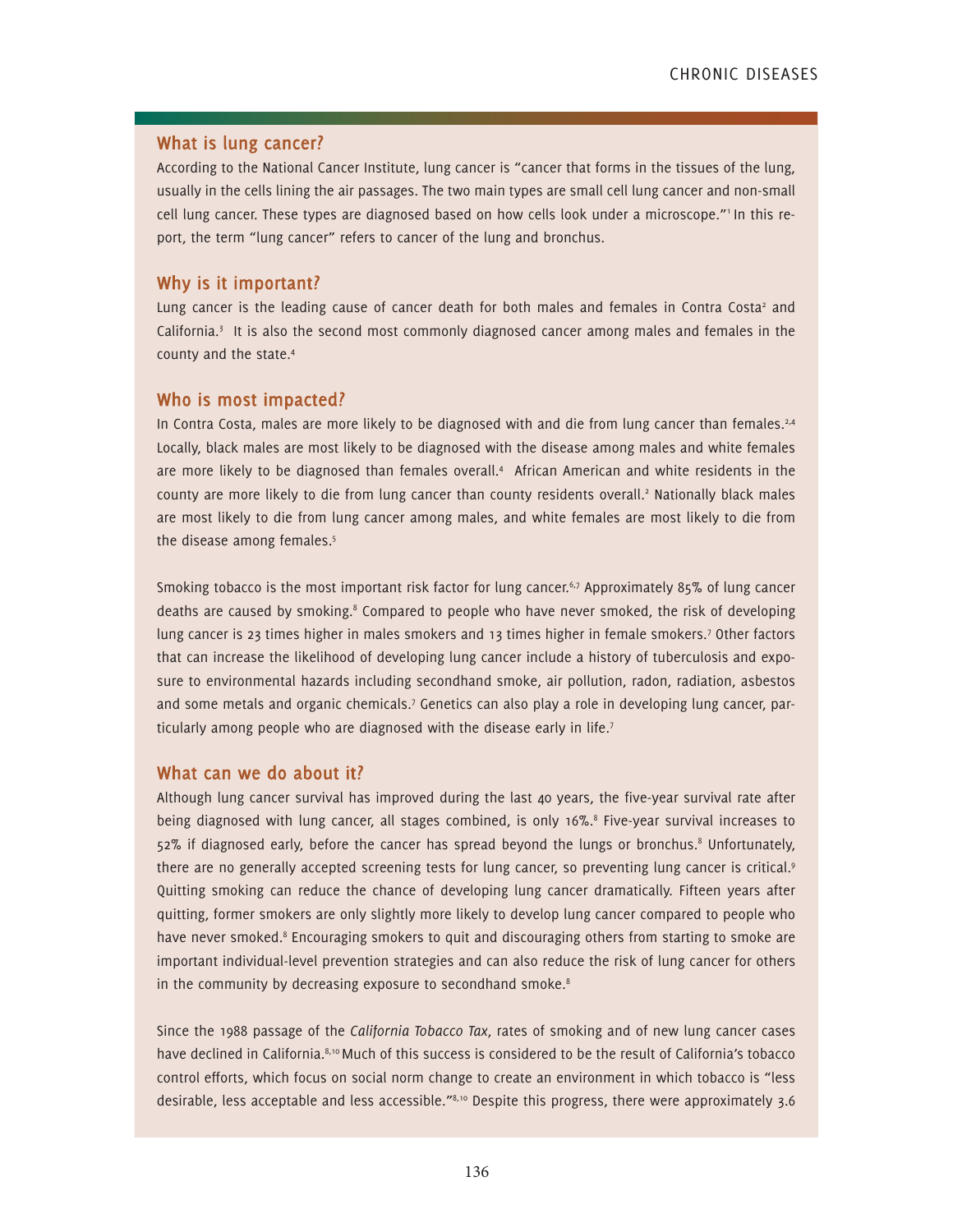million adult smokers in California in 2008.<sup>11</sup> In California, smoking is most common among African Americans, men and young adults.<sup>11</sup>

Providing cessation services and developing and implementing policies and programs that attempt to counter pro-tobacco influences in the community, limit exposure to secondhand smoke, and reduce tobacco availability are important strategies to reduce smoking and prevent lung cancer.<sup>10</sup> Changes to the built environment can also limit the community's exposure to other environmental risk factors for lung cancer.

### Data Sources: Lung Cancer

#### **TABLES**

Tables 1–8: Data presented for Hispanics include Hispanic residents of any race. Data presented for whites, Asians/Pacific Islanders and African Americans/blacks include non-Hispanic residents. Not all race/ethnicities are shown but all are included in totals for the county, by gender and by city. Rates were not calculated for any group with fewer than 20 cases due to unstable estimates.

Tables 1–4: These tables include total deaths and age-adjusted average annual death rates per 100,000 residents for 2005 through 2007. Mortality data from the California Department of Public Health (CDPH), http://www.cdph.ca.gov/, Center for Health Statistics' Death Statistical Master File, 2005–2007. Any analyses or interpretations of the data were reached by the Community Health Assessment, Planning and Evaluation (CHAPE) Unit of Contra Costa Health Services and not the CDPH.

ICD10 coding for malignant neoplasm of trachea, bronchus and lung (ICD C33-C34) from the Centers for Disease Control and Prevention National Center for Health Statistics, available online at: http://www.cdc.gov/nchs/data/nvsr/nvsr50/nvsr50\_16.pdf.

Population estimates for Contra Costa and its subpopulations (by age, gender, race/ethnicity, city/census place) for 2005–2007 were provided by the Urban Strategies Council, Oakland, CA. January, 2010. Data sources used to create these estimates included: U.S. Census 2000, Neilsen Claritas 2009, Association of Bay Area Governments (ABAG) 2009 Projections, and California Department of Finance Population Estimates for Cities, Counties and the State 2001-2009, with 2000 Benchmark.

California Population estimate for state level rate from the State of California, Department of Finance, E–4 Population Estimates for Cities, Counties and the State, 2001–2009, with 2000 Benchmark. Sacramento, California, May 2009.

Healthy People 2010 objectives from the US Department of Health and Human Services' Office of Disease Prevention and Health Promotion, available online at http://www.healthypeople.gov/

Tables 5–8: These tables include five-year case counts and age-adjusted average annual new case rates per 100,000 residents for 2003 through 2007. New case data from the California Cancer Registry. (2009). Cancer Incidence Rates in California. Based on October 2009 Quarterly Extract (Released October 08, 2009). Retrieved (12/5/09) from http://www.cancer-rates.info/ca. [Note: The count for Hispanic males not publicly available due to small smple size, but was obtained via email from Mark Allen at the California Cancer Registry on 1/5/10.] Veterans Health Administration hospitals did not report cancer cases to the California Cancer Registry (CCR) in 2005, 2006 and 2007. Therefore, new case counts and rates for adult males for 2005–2007 are underestimates and should be interpreted with caution. Although there is no way to know how many unreported cancer cases were diagnosed in these facilities, historically VHA-reported cases